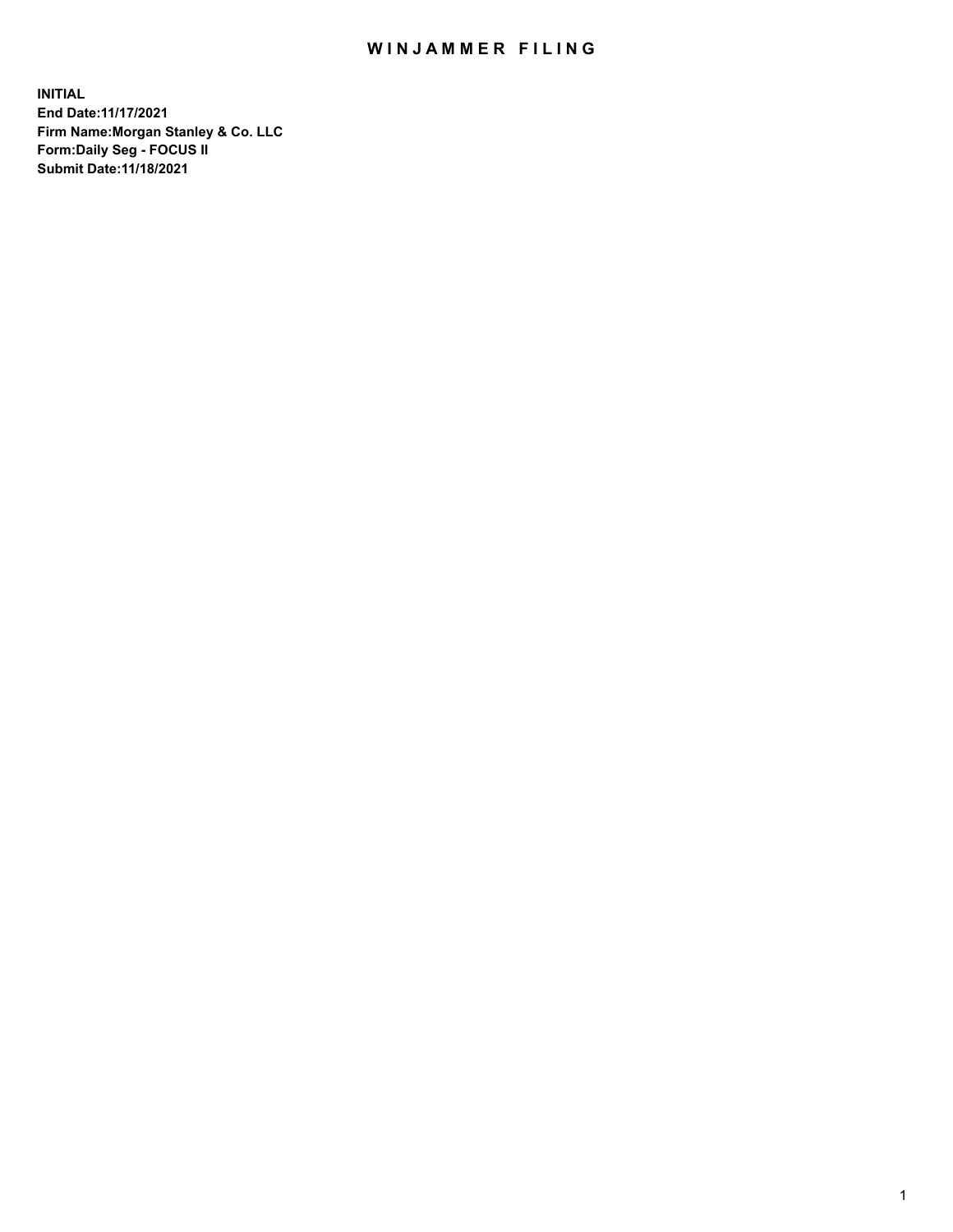**INITIAL End Date:11/17/2021 Firm Name:Morgan Stanley & Co. LLC Form:Daily Seg - FOCUS II Submit Date:11/18/2021 Daily Segregation - Cover Page**

| Name of Company                                                                                                                                                                                                                                                                                                               | Morgan Stanley & Co. LLC                               |
|-------------------------------------------------------------------------------------------------------------------------------------------------------------------------------------------------------------------------------------------------------------------------------------------------------------------------------|--------------------------------------------------------|
| <b>Contact Name</b>                                                                                                                                                                                                                                                                                                           | <b>Ikram Shah</b>                                      |
| <b>Contact Phone Number</b>                                                                                                                                                                                                                                                                                                   | 212-276-0963                                           |
| <b>Contact Email Address</b>                                                                                                                                                                                                                                                                                                  | Ikram.shah@morganstanley.com                           |
| FCM's Customer Segregated Funds Residual Interest Target (choose one):<br>a. Minimum dollar amount: ; or<br>b. Minimum percentage of customer segregated funds required:% ; or<br>c. Dollar amount range between: and; or<br>d. Percentage range of customer segregated funds required between:% and%.                        | 235,000,000<br><u>0</u><br><u>00</u><br>0 <sup>0</sup> |
| FCM's Customer Secured Amount Funds Residual Interest Target (choose one):<br>a. Minimum dollar amount: ; or<br>b. Minimum percentage of customer secured funds required:%; or<br>c. Dollar amount range between: and; or<br>d. Percentage range of customer secured funds required between:% and%.                           | 140,000,000<br><u>0</u><br><u>00</u><br>0 <sub>0</sub> |
| FCM's Cleared Swaps Customer Collateral Residual Interest Target (choose one):<br>a. Minimum dollar amount: ; or<br>b. Minimum percentage of cleared swaps customer collateral required:%; or<br>c. Dollar amount range between: and; or<br>d. Percentage range of cleared swaps customer collateral required between:% and%. | 92,000,000<br><u>0</u><br>0 Q<br>00                    |

Attach supporting documents CH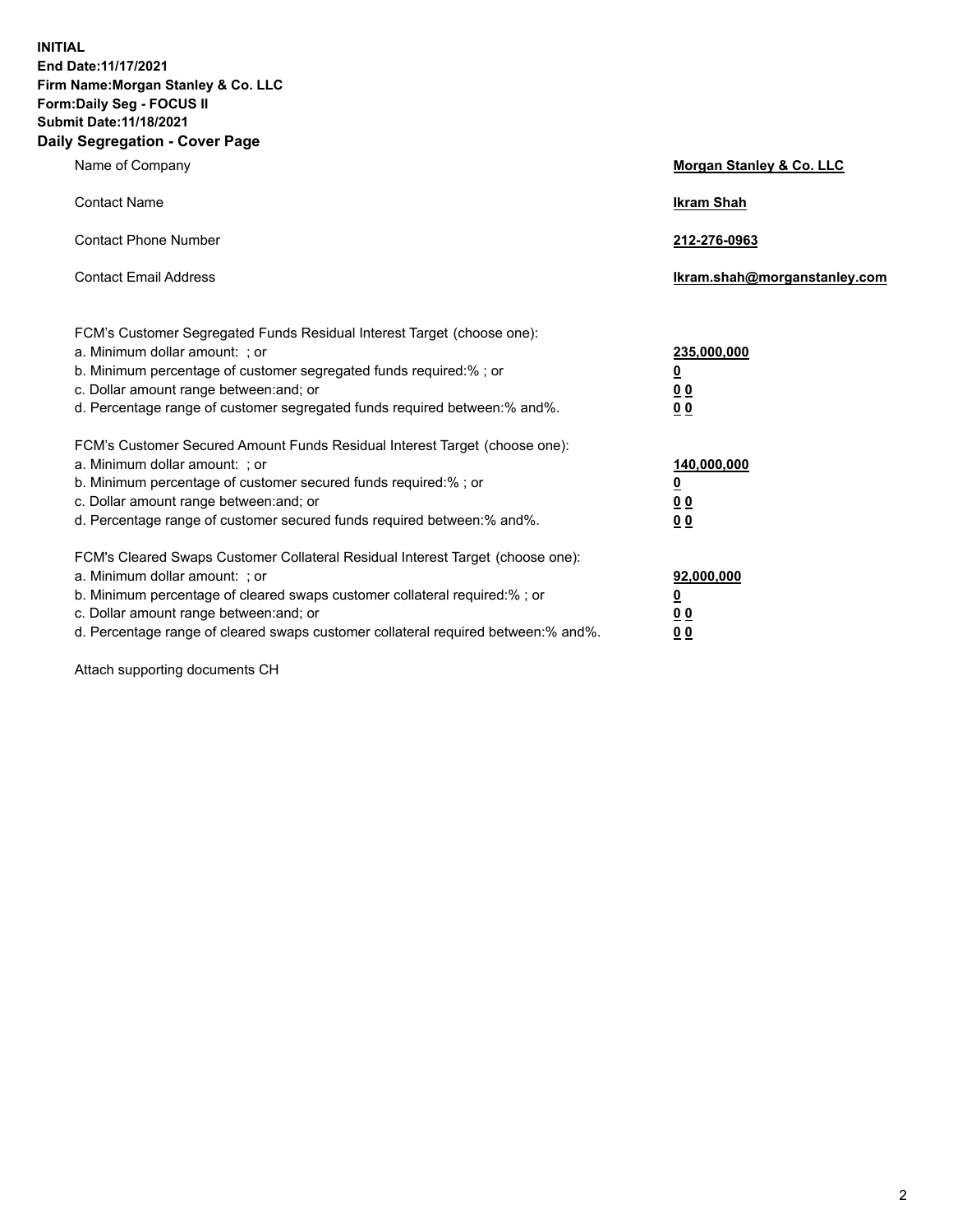## **INITIAL End Date:11/17/2021 Firm Name:Morgan Stanley & Co. LLC Form:Daily Seg - FOCUS II Submit Date:11/18/2021**

## **Daily Segregation - Secured Amounts**

|    | Foreign Futures and Foreign Options Secured Amounts<br>Amount required to be set aside pursuant to law, rule or regulation of a foreign | $0$ [7305]                         |
|----|-----------------------------------------------------------------------------------------------------------------------------------------|------------------------------------|
|    | government or a rule of a self-regulatory organization authorized thereunder                                                            |                                    |
| 1. | Net ledger balance - Foreign Futures and Foreign Option Trading - All Customers                                                         |                                    |
|    | A. Cash                                                                                                                                 | 5,731,543,132 [7315]               |
|    | B. Securities (at market)                                                                                                               | 1,696,055,083 [7317]               |
| 2. | Net unrealized profit (loss) in open futures contracts traded on a foreign board of trade                                               | -24,186,755 <sup>[7325]</sup>      |
| 3. | Exchange traded options                                                                                                                 |                                    |
|    | a. Market value of open option contracts purchased on a foreign board of trade                                                          | 34,987,949 [7335]                  |
|    | b. Market value of open contracts granted (sold) on a foreign board of trade                                                            | -18,341,149 [7337]                 |
| 4. | Net equity (deficit) (add lines 1. 2. and 3.)                                                                                           | 7,420,058,260 [7345]               |
| 5. | Account liquidating to a deficit and account with a debit balances - gross amount                                                       | 14,121,567 [7351]                  |
|    | Less: amount offset by customer owned securities                                                                                        | <mark>-11,509,842</mark> [7352] 2. |
| 6. | Amount required to be set aside as the secured amount - Net Liquidating Equity                                                          | 7,422,669,985 [7355]               |
|    | Method (add lines 4 and 5)                                                                                                              |                                    |
| 7. | Greater of amount required to be set aside pursuant to foreign jurisdiction (above) or line<br>6.                                       | <u>7,422,669,985</u> [7360]        |
|    | FUNDS DEPOSITED IN SEPARATE REGULATION 30.7 ACCOUNTS                                                                                    |                                    |
| 1. | Cash in banks                                                                                                                           |                                    |
|    | A. Banks located in the United States                                                                                                   | 574,179,002 [7500]                 |
|    | B. Other banks qualified under Regulation 30.7                                                                                          | 355,691,865 [7520] 9               |
|    |                                                                                                                                         | [7530]                             |
| 2. | <b>Securities</b>                                                                                                                       |                                    |
|    | A. In safekeeping with banks located in the United States                                                                               | 371,907,103 [7540]                 |
|    | B. In safekeeping with other banks qualified under Regulation 30.7                                                                      | 68,599,429 [7560] 44<br>[7570]     |
| 3. | Equities with registered futures commission merchants                                                                                   |                                    |
|    | A. Cash                                                                                                                                 | 8,234,548 [7580]                   |
|    | <b>B.</b> Securities                                                                                                                    | $0$ [7590]                         |
|    | C. Unrealized gain (loss) on open futures contracts                                                                                     | 8,633,280 [7600]                   |
|    | D. Value of long option contracts                                                                                                       | $0$ [7610]                         |
|    | E. Value of short option contracts                                                                                                      | 0 [7615] 16,867,828                |
| 4. | Amounts held by clearing organizations of foreign boards of trade                                                                       |                                    |
|    | A. Cash                                                                                                                                 | $0$ [7640]                         |
|    | <b>B.</b> Securities                                                                                                                    | $0$ [7650]                         |
|    | C. Amount due to (from) clearing organization - daily variation                                                                         | $0$ [7660]                         |
|    | D. Value of long option contracts                                                                                                       | $0$ [7670]                         |
|    | E. Value of short option contracts                                                                                                      | 0 [7675] 0 [7680]                  |
| 5. | Amounts held by members of foreign boards of trade                                                                                      |                                    |
|    | A. Cash                                                                                                                                 | 5,029,269,854 [7700]               |
|    | <b>B.</b> Securities                                                                                                                    | 1,255,548,551 [7710]               |
|    | C. Unrealized gain (loss) on open futures contracts                                                                                     | -32,820,035 [7720]                 |
|    | D. Value of long option contracts                                                                                                       | 34,987,949 [7730]                  |
|    | E. Value of short option contracts                                                                                                      | -18,341,149 [7735] 6.              |
|    |                                                                                                                                         | [7740]                             |
| 6. | Amounts with other depositories designated by a foreign board of trade                                                                  | $0$ [7760]                         |
| 7. | Segregated funds on hand                                                                                                                | $0$ [7765]                         |
| 8. | Total funds in separate section 30.7 accounts                                                                                           | 7,655,890,397 [7770]               |
| 9. | Excess (deficiency) Set Aside for Secured Amount (subtract line 7 Secured Statement<br>Page 1 from Line 8)                              | 233,220,412 [7380]                 |

- 10. Management Target Amount for Excess funds in separate section 30.7 accounts **140,000,000** [7780]
- 11. Excess (deficiency) funds in separate 30.7 accounts over (under) Management Target **93,220,412** [7785]

Less: amount offset by customer owned securities **-11,509,842** [7352] **2,611,725** [7354] **2,985** [7355]

## **0,985** [7360]

865 [7520] **929,870,867** 

B. In safekeeping with other banks qualified under Regulation 30.7 **68,599,429** [7560] **440,506,532**

E. Value of short option contracts **0** [7615] **16,867,828** [7620]

 E. Value of short option contracts **-18,341,149** [7735] **6,268,645,170 212** [7380]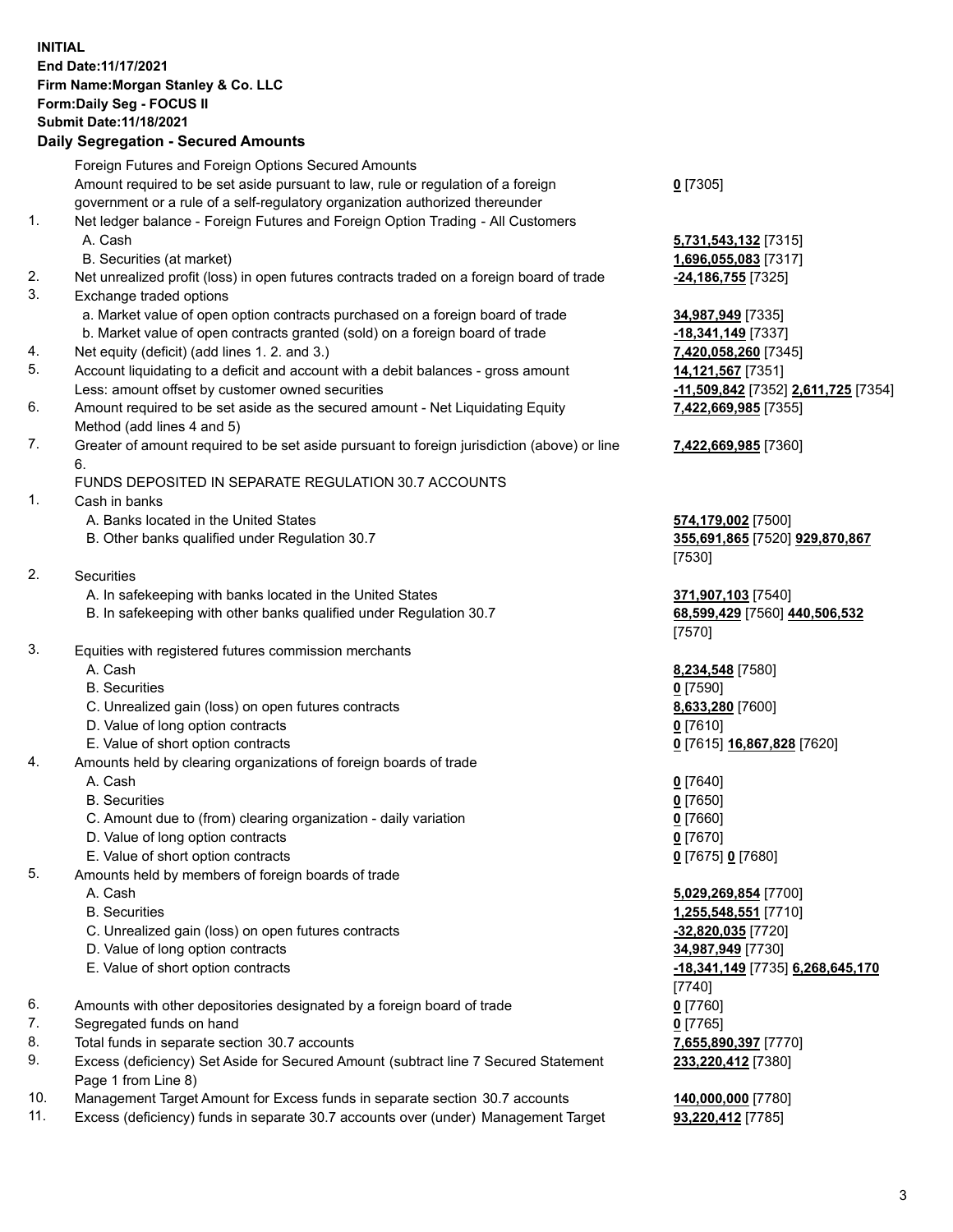|     | <b>INITIAL</b><br>End Date: 11/17/2021<br>Firm Name: Morgan Stanley & Co. LLC<br>Form: Daily Seg - FOCUS II<br><b>Submit Date: 11/18/2021</b><br>Daily Segregation - Segregation Statement |                                                              |
|-----|--------------------------------------------------------------------------------------------------------------------------------------------------------------------------------------------|--------------------------------------------------------------|
|     |                                                                                                                                                                                            |                                                              |
|     | SEGREGATION REQUIREMENTS(Section 4d(2) of the CEAct)                                                                                                                                       |                                                              |
| 1.  | Net ledger balance                                                                                                                                                                         |                                                              |
|     | A. Cash                                                                                                                                                                                    | 16,152,542,152 [7010]                                        |
| 2.  | B. Securities (at market)                                                                                                                                                                  | 7,794,977,252 [7020]<br>1,381,233,839 [7030]                 |
| 3.  | Net unrealized profit (loss) in open futures contracts traded on a contract market<br>Exchange traded options                                                                              |                                                              |
|     | A. Add market value of open option contracts purchased on a contract market                                                                                                                | 1,438,850,700 [7032]                                         |
|     | B. Deduct market value of open option contracts granted (sold) on a contract market                                                                                                        | -1,268,403,170 [7033]                                        |
| 4.  | Net equity (deficit) (add lines 1, 2 and 3)                                                                                                                                                | 25,499,200,773 [7040]                                        |
| 5.  | Accounts liquidating to a deficit and accounts with                                                                                                                                        |                                                              |
|     | debit balances - gross amount                                                                                                                                                              | 442,433,137 [7045]                                           |
|     | Less: amount offset by customer securities                                                                                                                                                 | <mark>-441,696,067</mark> [7047] <mark>737,070</mark> [7050] |
| 6.  | Amount required to be segregated (add lines 4 and 5)                                                                                                                                       | 25,499,937,843 [7060]                                        |
|     | FUNDS IN SEGREGATED ACCOUNTS                                                                                                                                                               |                                                              |
| 7.  | Deposited in segregated funds bank accounts                                                                                                                                                |                                                              |
|     | A. Cash                                                                                                                                                                                    | 2,615,214,393 [7070]                                         |
|     | B. Securities representing investments of customers' funds (at market)                                                                                                                     | $0$ [7080]                                                   |
|     | C. Securities held for particular customers or option customers in lieu of cash (at<br>market)                                                                                             | 3,337,614,538 [7090]                                         |
| 8.  | Margins on deposit with derivatives clearing organizations of contract markets                                                                                                             |                                                              |
|     | A. Cash                                                                                                                                                                                    | 15,349,415,590 [7100]                                        |
|     | B. Securities representing investments of customers' funds (at market)                                                                                                                     | $0$ [7110]                                                   |
|     | C. Securities held for particular customers or option customers in lieu of cash (at<br>market)                                                                                             | 4,300,456,542 [7120]                                         |
| 9.  | Net settlement from (to) derivatives clearing organizations of contract markets                                                                                                            | <u>-57,681,180</u> [7130]                                    |
| 10. | Exchange traded options                                                                                                                                                                    |                                                              |
|     | A. Value of open long option contracts                                                                                                                                                     | 1,438,850,700 [7132]                                         |
|     | B. Value of open short option contracts                                                                                                                                                    | -1,268,403,170 [7133]                                        |
| 11. | Net equities with other FCMs                                                                                                                                                               |                                                              |
|     | A. Net liquidating equity                                                                                                                                                                  | 15,233,788 [7140]                                            |
|     | B. Securities representing investments of customers' funds (at market)                                                                                                                     | $0$ [7160]                                                   |
|     | C. Securities held for particular customers or option customers in lieu of cash (at                                                                                                        | $0$ [7170]                                                   |
|     | market)                                                                                                                                                                                    |                                                              |
| 12. | Segregated funds on hand                                                                                                                                                                   | 156,906,172 [7150]                                           |
| 13. | Total amount in segregation (add lines 7 through 12)                                                                                                                                       | 25,887,607,373 [7180]                                        |
| 14. | Excess (deficiency) funds in segregation (subtract line 6 from line 13)                                                                                                                    | 387,669,530 [7190]                                           |
| 15. | Management Target Amount for Excess funds in segregation                                                                                                                                   | 235,000,000 [7194]                                           |
| 16. | Excess (deficiency) funds in segregation over (under) Management Target Amount                                                                                                             | 152,669,530 [7198]                                           |

16. Excess (deficiency) funds in segregation over (under) Management Target Amount Excess